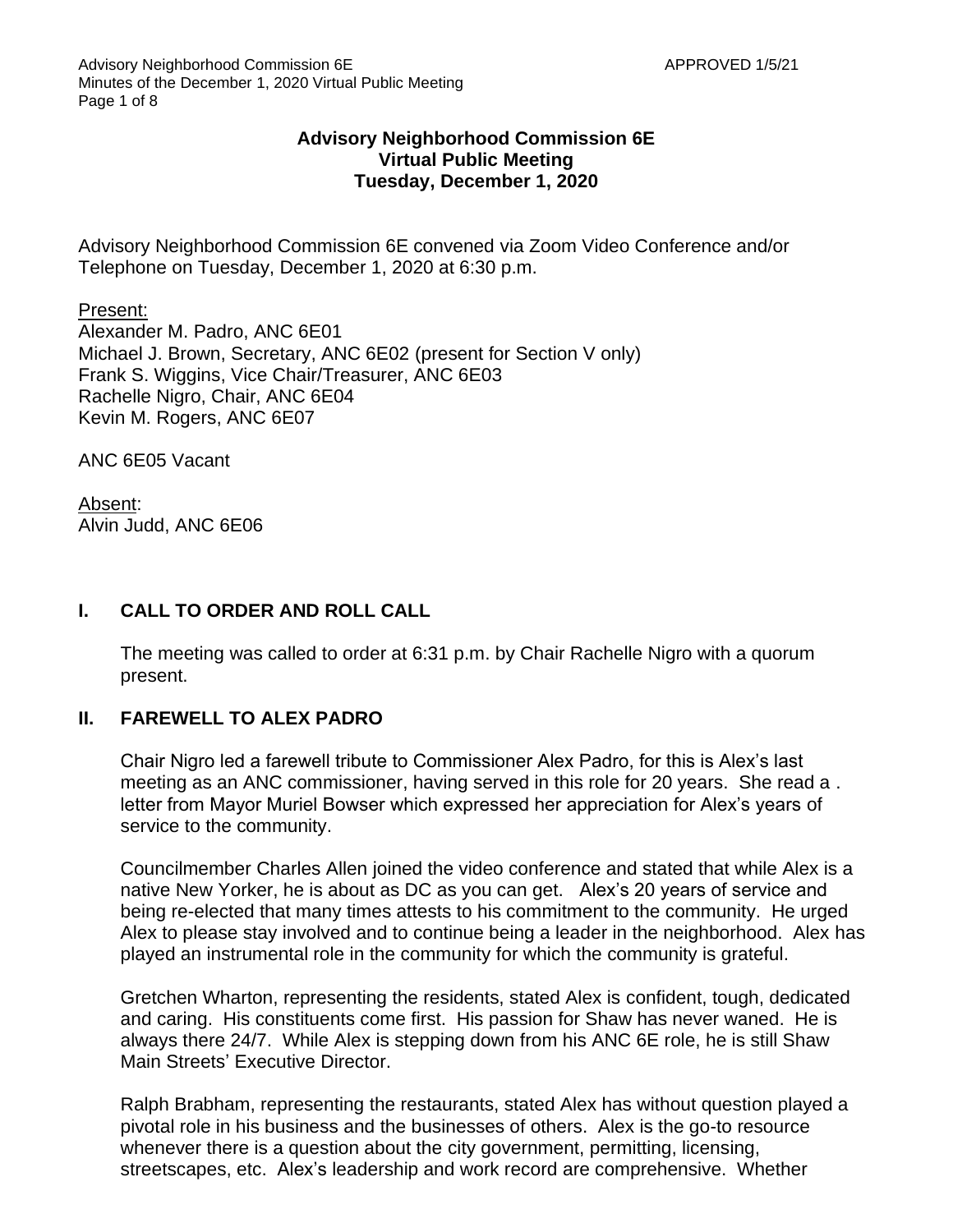advocating for affordable housing or preserving the historic environment of the Shaw neighborhood, serving on an ANC is a thankless job, but Alex has done it selflessly with pride and passion. Because of Alex's service, Shaw is a better place to shop and play.

Commissioner Wiggins stated Alex is a resource of knowledge, a very strong individual, and thanked Alex for all his years of service. Commissioner Rodgers expressed his appreciation to Alex for all the work he has done on the Commission. He stated Alex has been a mentor to him which means a lot and he will be missed.

Michael Eichler, Commissioner-Elect for ANC 6E01, stated he has big shoes to fill and looks forward to learning from Alex and the rest of the community.

John Shaw stated he first met Alex at the rededication of the Dunbar sign in 2008. He stated he hopes Alex will be around to help us revitalize.

Tony Brown stated Alex's tenacity and grit for knowing this work cannot be replicated. Alex has been a mentor to him as an ANC commissioner. He stated he has enjoyed working with Alex on the Zoning Committee and the ABC Licensing Committee and wished him all the best.

Scott Rogerson stated the only reason for French Street Park is because of Alex. Thank you so much.

Theresa DuBois stated that when the DC Convention Center was opened, she heard from Alex every day about buses parking and idling in the neighborhood. With those critiques, the Convention Center has become a better organization. Hats off to all Alex has done – Shaw Main Streets' Clean and Safe Team, Art All Night DC Shaw, Shaw Restaurant scene – and she looks forward to seeing what Alex does next.

Commissioner Nigro stated ANC 6E is deeply indebted for Alex's service and looks forward to working with him in the future.

## **III. APPROVAL OF AGENDA**

**MOTION:** Commissioner Padro moved and Commissioner Wiggins seconded that the Agenda be approved as amended. The Motion *passed* unanimously.

## **IV. PSA REPORTS – 1D, 3D INSERT NEW**

**1D (PSA 103):** Captain Jonathan Dorrough stated Violent Crime is up a bit and so is Property Crime. Mount Vernon Triangle has seen a bit of an uptick. Have a crime patrol unit there now. Stolen Vehicles decreased quite a bit. Four Violent Crimes – three were robberies.

**3D (PSA 308):** Captain Augustine expressed his appreciation to Alex Padro for his long tenured service to the community. He asked residents to call 202-727-9799 to report crime information. There were two Violent Crimes – one on November 26, 2020 – a BP station was robbed; the other was on November 14, 2020 – a shooting on 1500 block of New Jersey Avenue – believed it was a robbery; increase in Stolen Autos; Holidays are coming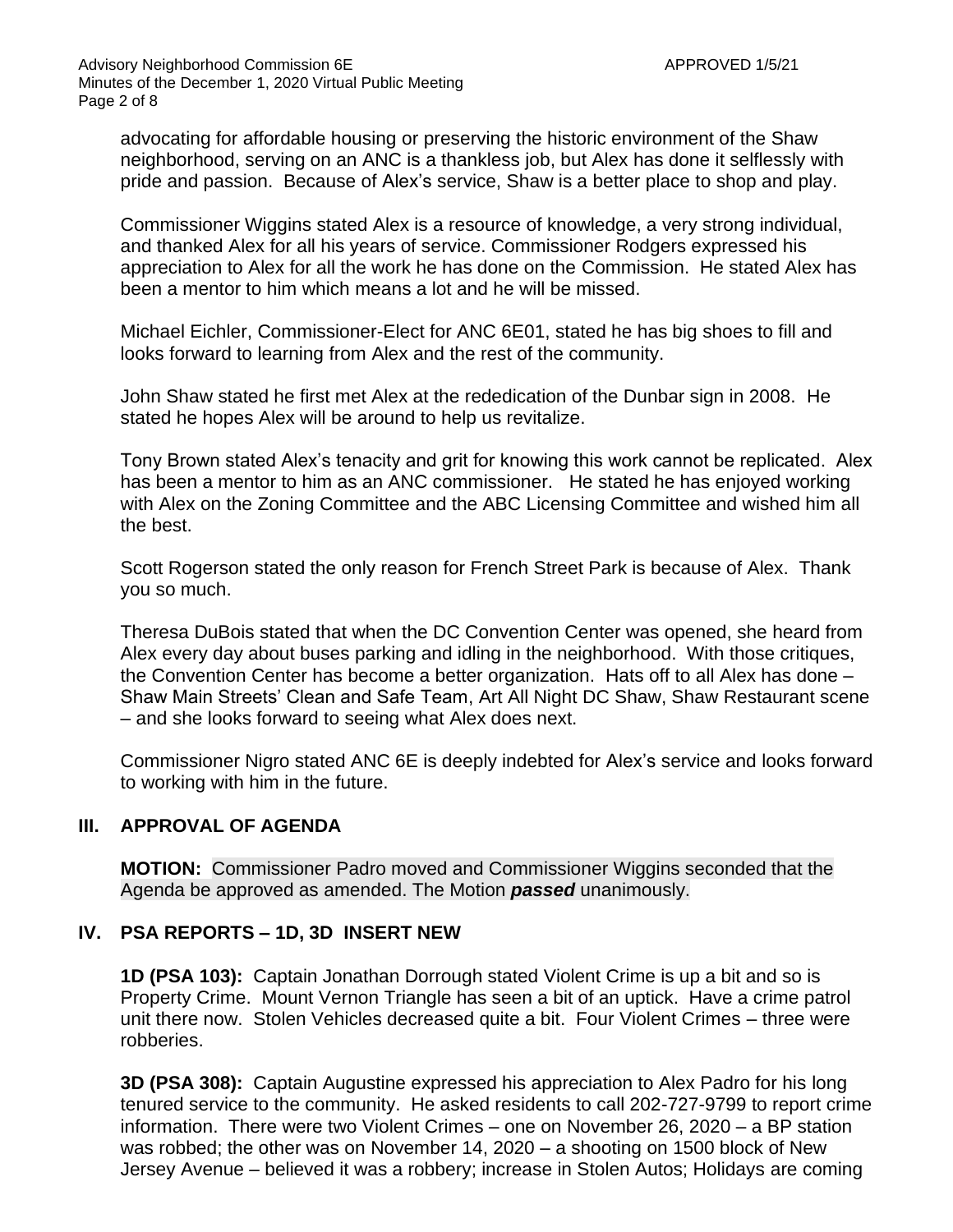up and he warned residents that package thefts will increase and to be mindful. There was a gun arrest on November 22, 2020 in the 400 block of 7<sup>th</sup> Street and an arrest was made on New York Avenue. A question and answer period followed. A question was raised about a homeless encampment in the 1500 block of 10<sup>th</sup> Street between P Street and Rhode Island Avenue. Commissioner Wiggins stated that  $8<sup>th</sup>$  and O Street crime traffic has migrated to Kennedy Street.

[Commissioner Padro leaves the call.]

[Commissioner Brown joins the call.]

#### **V. 7 th & P STREET NW: REQUEST FOR SUPPORT FOR PLANNED UNIT DEVELOPMENT (PUD) APPLICATION FOR DC OFFICE OF ZONING [6E02]**

Representatives Present: Rich McPhillip; Eric Colbert

Tony Brown, Chair of ANC 6E's Zoning Committee, stated the development team has been diligently working on this PUD which was originally presented in July of 2020. Since then, they have been refining their plans and have now submitted their PUD application. The concept is overall essentially the same, however, they have now brought in the owner of the abutting Barber Shop which they will be incorporating into the development. The developers will be assisting the barber shop with temporary relocation during the construction of the project and will be facilitating moving them back into the new development after completion, all in an effort to keep them in the neighborhood.

The developer is committed to provide more affordable housing than is required by this type of development. It has been noted that under normal circumstances, others trying to develop a project of this caliber would not be financially feasible nor viable to deliver. By doing so, it shows their commitment to the neighborhood and providing affordable housing for the city. They will be committing to making these units deeply affordable which is very unusual in these types of developments.

Rich McPhillips, High Street Residential, provided an overview of the project that will consist of 230 units and 56 parking spaces. The PUD Community Benefits Package will include: (1) affordable housing; (2) \$500,000 for landscaping, trees, pavers, etc. for P Street, Marion Street and 7<sup>th</sup> Street surrounding the development, (3) funding to include the following benefactors: Shaw Main Streets - Clean and Safe Team; funding for Public Art and Landscapes along P Street, Marion Street Intergenerational Garden, Friends of Kennedy Recreation Center, New Endeavors by Women at 611 N Street, NW, Shaw East Central Civic Association.

**MOTION:** Commissioner Nigro moved and Commissioner Wiggins seconded that ANC 6E support the PUD application for  $7<sup>th</sup>$  & P Streets, NW (631 P Street, NW) and that said support be communicated in writing to the District of Columbia Zoning Commission. The Motion *passed* unanimously.

[Commissioner Padro re-joins the call.]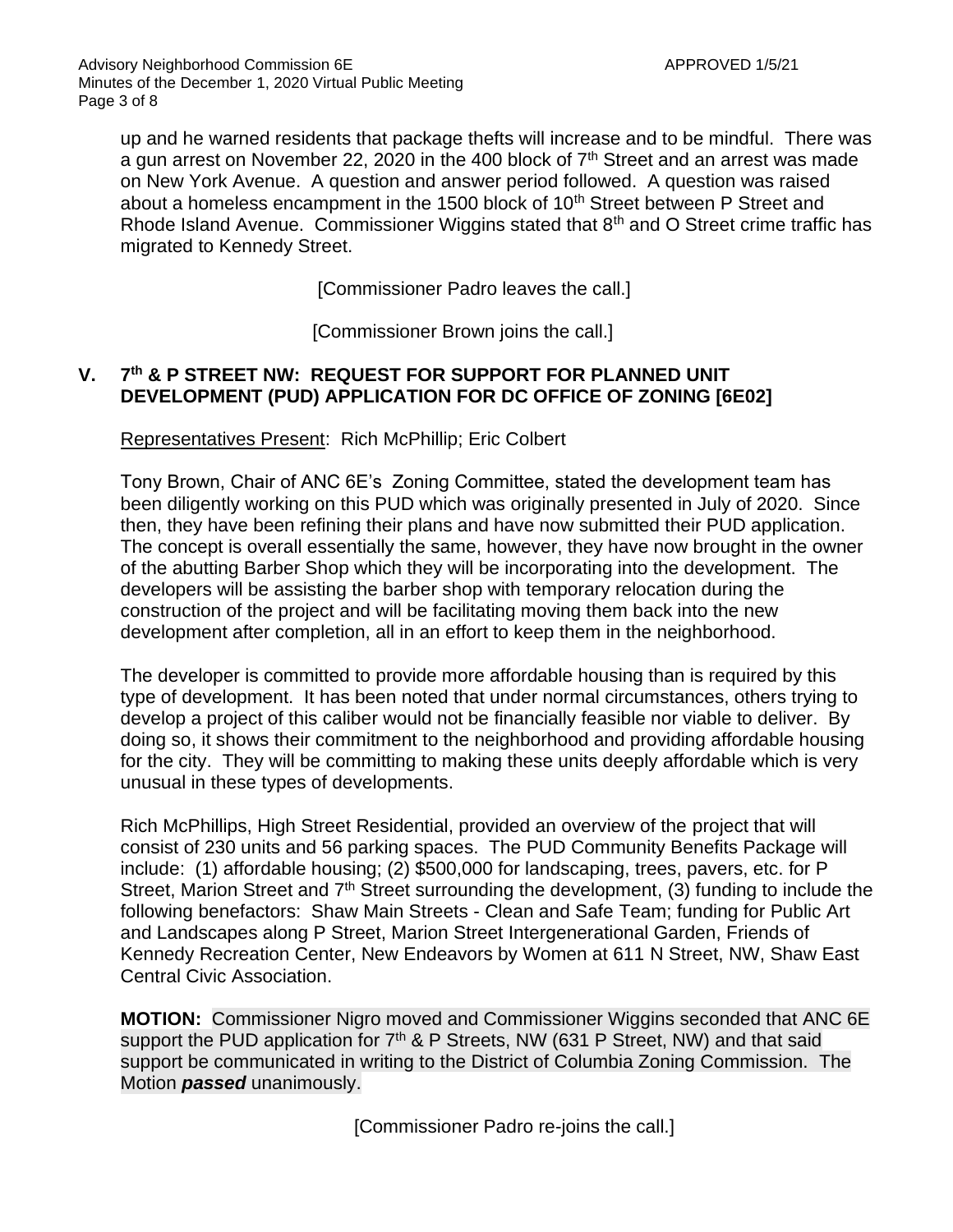[Commissioner Brown leaves the call].

## **VI. 99 H STREET, NW, WAL-MART STORE EAST, LP (WAL-MART): REQUEST FOR SUPPORT OF RENEWAL OF CLASS B/RETAIL-GROCERY AND A TASTING ENDORSEMENT [6E07]**

Representatives Present: Jennifer Hoehn, Director of Public Affairs, John Boyd, Store Manager, Rosemarie McDonnell

Commissioner Padro stated the Wal-Mart store had an investigative history consisting of ten items which is extremely high. Among the violations were sales to minors and no ABC Manager on duty. He asked the representatives present how they will ensure future compliance. Mr. Boyd responded that Wal-Mart has nine managers who are certified as ABC Managers, it has training modules for employees, and the company has introduced new roles for key elevated positions which are Management support that will enable Wal-Mart to keep itself compliant.

**MOTION:** Commissioner Padro moved and Commissioner Rogers seconded that ANC 6E withdraw its protest for the renewal of the Class B/Retail-Grocery License and Tasting Endorsement for 99 H Street, NW, Wal-Mart tore East, LP (Wal-Mart), recommend support for the license renewal, and that said support be communicated in writing to the ABC Board and ABRA. The Motion *passed* 3 yeas (Commissioners Padro, Rogers, Nigro) – 0 nays – 1 abstention (Commissioner Wiggins).

# **VII. 490 L STREET, NW, NAI SATURN EASTERN LLC (SAFEWAY): REQUEST FOR SUPPORT OF RENEWAL OF CLASS B/RETAIL-GROCERY AND A TASTING ENDORSEMENT [6E05]**

Representatives Present**:** Donovan Ford, VP-Operations (202-309-8701); Tim Lee, Liquor Stores Manager

Commissioner Padro stated the investigative history for this store is quite different from Wal-Mart. Their violation was for failure to secure alcohol during non-sale hours. He asked how Safeway proposes to ensure that this will not occur again. He was informed that the store now has three to four individuals who have Manager certification during nonsale hours.

**MOTION:** Commissioner Padro moved and Commissioner Rogers seconded that ANC 6E withdraw its protest for the renewal of the Class B/Retail-Grocery License and Tasting Endorsement for 490 L Street, NW, NAI Saturn Eastern LLC (Safeway), recommend support for the license renewal, and that said support be communicated in writing to the ABC Board and ABRA. The Motion *passed* 3 yeas (Commissioners Padro, Rogers, Nigro) – 0 nays – 1 abstention (Commissioner Wiggins).

# **VIII. 1400 7TH STREET, NW (GIANT FOOD): REQUEST FOR SUPPORT OF RENEWAL OF CLASS B/RETAIL-GROCERY AND A TASTING ENDORSEMENT**

No representative present.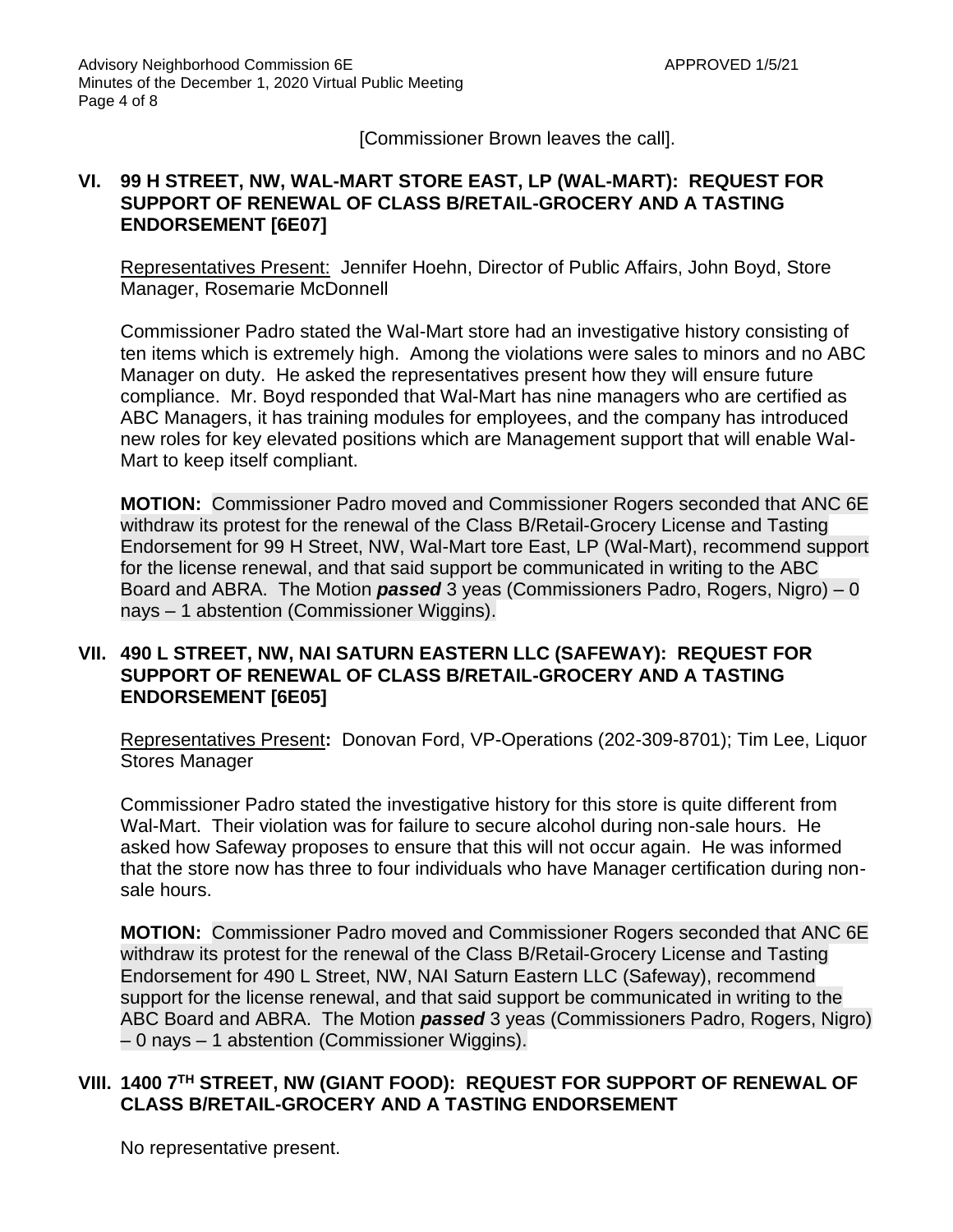Commissioner Padro stated he reached out to try and get a contact for Giant Food, but had not received anything prior to tonight's meeting. He stated there were three items on the store's investigative history.

**MOTION:** Commissioner Padro moved and Commissioner Wiggins seconded that ANC 6E *protest* the renewal of the Class B/Retail-Grocery License and Tasting Endorsement for 1400 7<sup>th</sup> Street, NW (Giant Food) and that said protest be communicated in writing to the ABC Board and ABRA. The Motion *passed* unanimously.

## **IX. 1722 10TH STREET, NW: REQUEST FOR SUPPORT FOR CONCEPT REVIEW FOR HISTORIC PRESERVATION REVIEW BOARD [6E01]**

Representative present: John Linam, Project Architect

Tony Brown, Chair of ANC 6E's Zoning Committee, stated the development is planned as an infill development needing HP Concept Review. The development team has submitted their concept design to build on this vacant lot. Their plans are for a 3 story with a cellar 2 unit building, approximately 3,300 square feet. This development is a by right construction. They are planning to request both lot occupancy and setback relief. Due to the delay of a root study, decisions on floor plans have been delayed assuring that what they propose will not be negated by the outcome of the root study. The development plans have not been reviewed by the French Street Neighborhood Association, however, plans are that they will be presented on 11/30 which will allow their input before presenting to the ANC on 12/1/20. There was also a concern about the rear  $3<sup>rd</sup>$  floor windows which appear to extend up to the cornice and the committee requested that this be restudied. The Zoning Committee voted unanimously to support the concept with the proviso that the rear 3<sup>rd</sup> floor windows be restudied.

**MOTION:** Commissioner Padro moved and Commissioner Wiggins seconded that ANC 6E **support** the Concept Design for 1722 10<sup>th</sup> Street, NW, with any additional comments from the French Street Neighborhood Association, and that said support be communicated in writing to the Historic Preservation Office (HPO) and the Historic Preservation Review Board (HPRB). The Motion *passed* unanimously.

# **X. 925 5th STREET, NW: REQUEST FOR SUPPORT FOR CONCEPT REVIEW FOR HISTORIC PRESERVATION REVIEW BOARD [6E05]**

Representatives Present: Peter Fillat

Tony Brown, Chair of ANC 6E's Zoning Committee, stated this development will be a 49 unit condominium development with 9 below ground parking spaces. They are seeking approval for concept review of their project. This development is described as a by-right project which will not require the relief that was previously sought by prior development plans. Their plans still entail preserving the original historic Director's Corn Beef façade which will be restored to its original condition. On the first floor, it has not been decided what the actual retail space will be, however it may potentially become amenity space for the building and is still to be determined. The exterior design incorporates a glassy,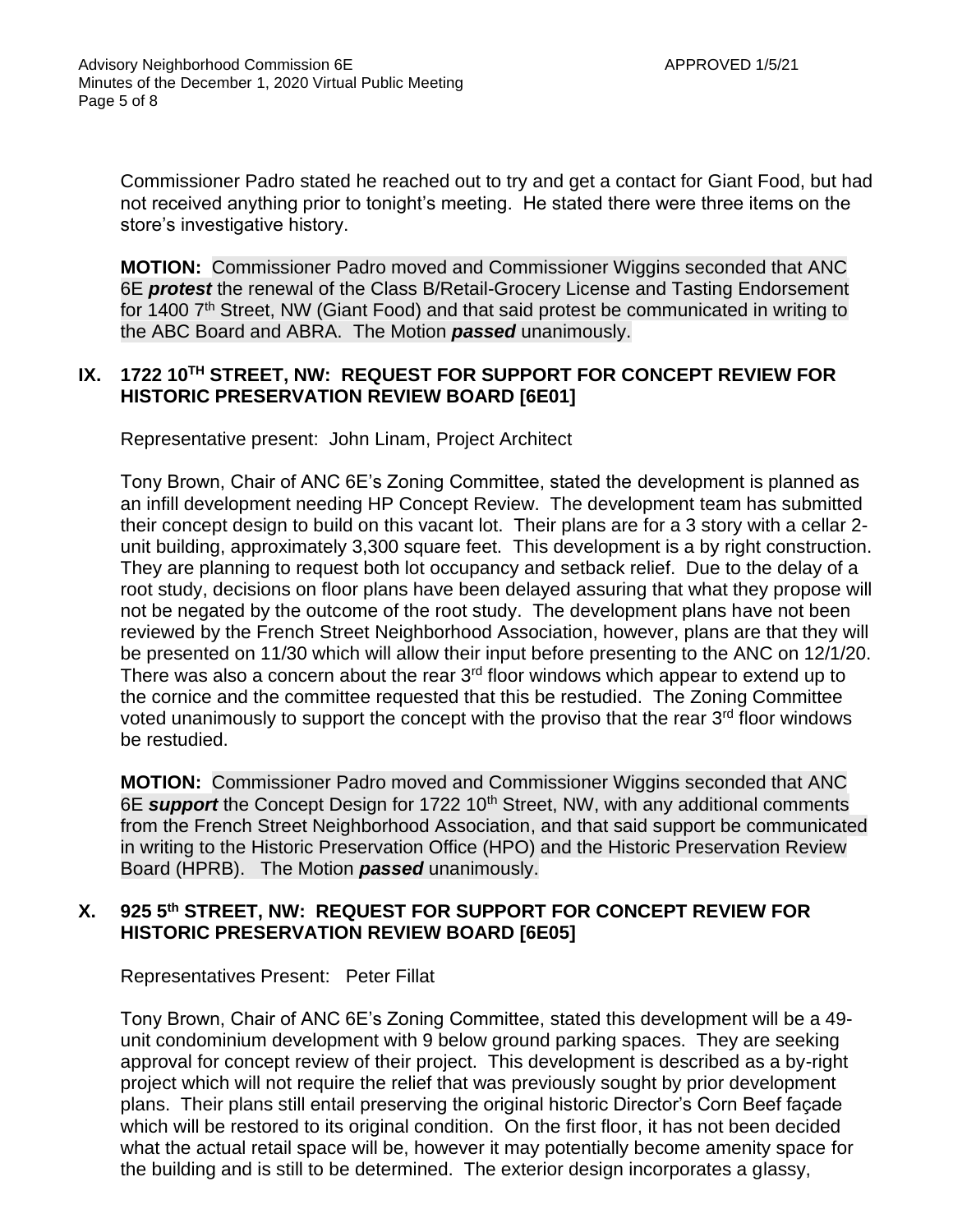warehouse-y appearance and the penthouse which will include amenity space and green space keeping the appropriate setbacks. The Zoning Committee voted unanimously to support the historic concept.

Peter Fillat provided an overview of the concept design.

**MOTION:** Commissioner Padro moved and Commissioner Wiggins seconded that ANC 6E *support* the request for support for concept review for HPRB for 925 5th Street, NW and that said support be communicated in writing to the Historic Preservation Review Board (HPRB). The Motion *passed* unanimously.

## **XI. 1500 9TH STREET NW, SHILOH BAPTIST CHURCH REDEVELOPMENT: REQUEST FOR SUPPORT FOR MAP AMENDMENT [6E01]**

Representatives Present: Simone Goring Devaney, Steven Cassell

Tony Brown, Chair of ANC 6E's Zoning Committee, stated this development will involve the following lots, which are either on  $9<sup>th</sup>$  Street or P Street, all owned by Shiloh Baptist Church. They are: 9th Street: 820, 821, 822, 824,825, 835,031,030; P Street: 002, 833.

The developers will be entering into a 99-year long term ground lease for these properties. In order to develop these lots and maintain the critical character of these historic properties, a map amendment will be required to MU5 (a) and (b) and rezoning to MU4 on 9<sup>th</sup> Street and MU4 on P Street.

Steven Cassell provided an overview of the map amendment.

**MOTION:** Commissioner Padro moved and Commissioner Wiggins seconded that ANC 6E *support* the request for a MAP amendment as outlined above to facilitate the redevelopment of Shiloh Baptist Church and that said support be communicated in writing to the DC City Council, the Mayor and the Office of Planning. The Motion *passed* unanimously.

## **XII. OLD BUSINESS**

None.

## **XIII. APPROVAL OF MINUTES OF THE 11/10/2020 MEETING**

**MOTION:** Commissioner Padro moved and Commissioner Wiggins seconded to approve the Minutes of the **November 10, 2020** ANC 6E Public Meeting with any edits to be submitted to the Recording Secretary. The Motion *passed* unanimously.

## **XIV. APPROVAL OF TREASURER'S REPORT**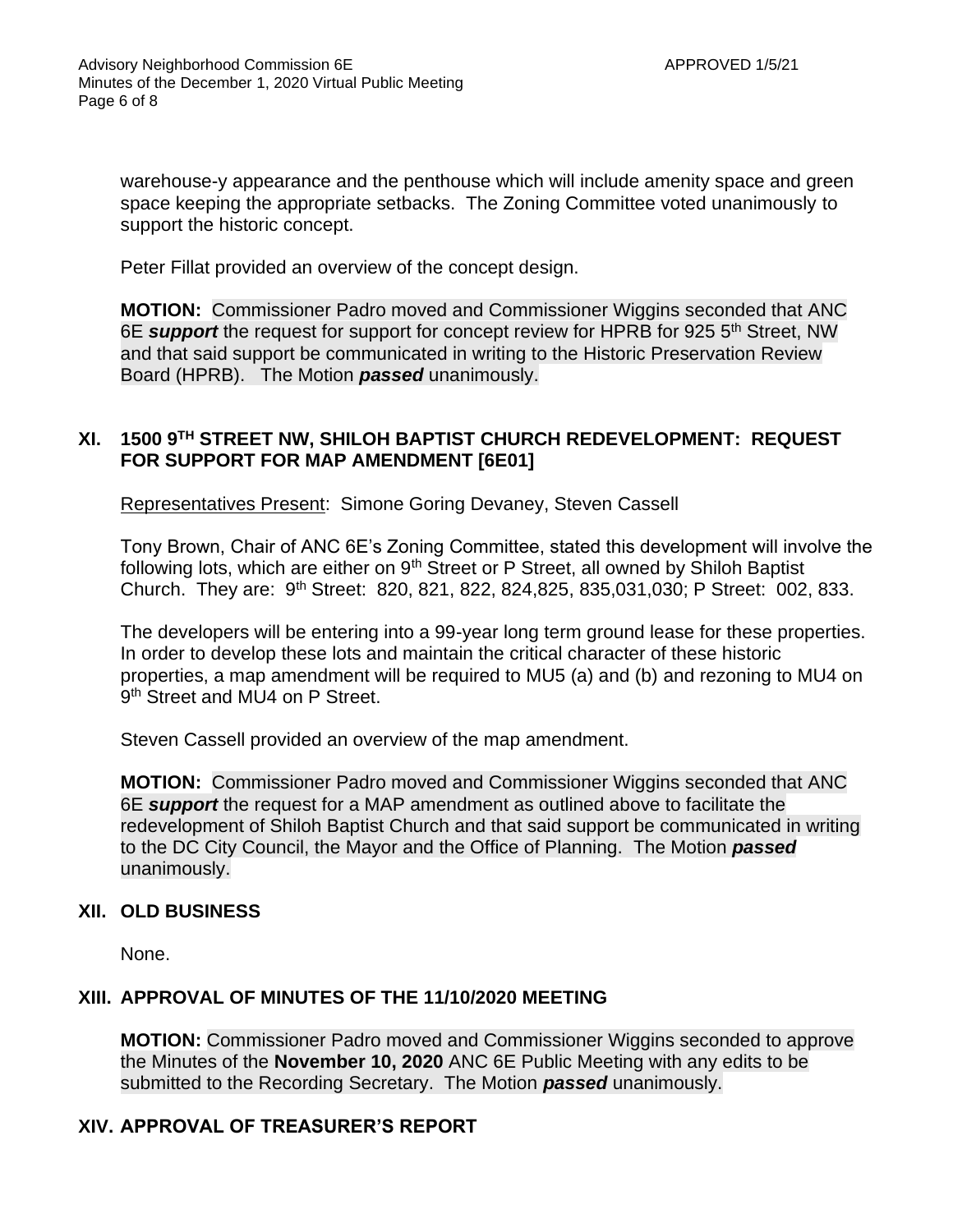Commissioner Wiggins stated the balance in the ANC 6E checking account is \$47,077.56.

#### **XV. APPROVAL OF EXPENSES**

- **A. MOTION:** Commissioner Wiggins moved and Commissioner Padro seconded that the invoice submitted by Karen Jehle in the amount of \$250.00 for recording services for the **ANC 6E December 1, 2020 Public Meeting** and website maintenance be approved for payment. The Motion *passed* unanimously.
- **B. MOTION:** Commissioner Wiggins moved and Commissioner Padro seconded that the Zoom Invoice dated 11/26/20 in the amount of \$68.89 submitted by Commissioner Nigro for videoconference services be approved for payment. The Motion *passed* unanimously.
- **C. MOTION:** Commissioner Wiggins moved and Commissioner Padro seconded to pre-approve the Zoom Invoice in the amount of \$68.89 to be submitted by Commissioner Nigro for videoconference services for the 1/5/21 ANC 6E Public Meeting. The Motion *passed* unanimously.
- **D. MOTION:** Commissioner Wiggins moved and Commissioner Padro seconded that the invoice submitted by Karen Jehle in the amount of \$250.00 for recording services for the **ANC 6E January 5, 2021 Public Meeting** and website maintenance be pre-approved for payment. The Motion *passed* unanimously.
- **E. MOTION:** Commissioner Wiggins moved and Commissioner Padro seconded to approve for payment the amount of \$25.00 for the ANC 6E Security Fund. The Motion *passed* unanimously.

## **XVI. ANC 6E 2021 PUBLIC MEETING SCHEDULE**

**MOTION:** Commissioner Nigro moved and Commissioner Wiggins seconded to approve the following ANC 6E 2021 Public Meeting schedule:

Tuesday, January 5, 2021 Tuesday, February 2, 2021 Tuesday, March 2, 2021 Tuesday, April 6, 2021 Tuesday, May 4, 2021 Tuesday, June 1, 2021 Tuesday, July 6, 2021 NO MEETING IN AUGUST Tuesday, September 7, 2021 Tuesday, October 5, 2021 Tuesday, November 2, 2021 Tuesday, December 7, 2021

The Motion passed unanimously.